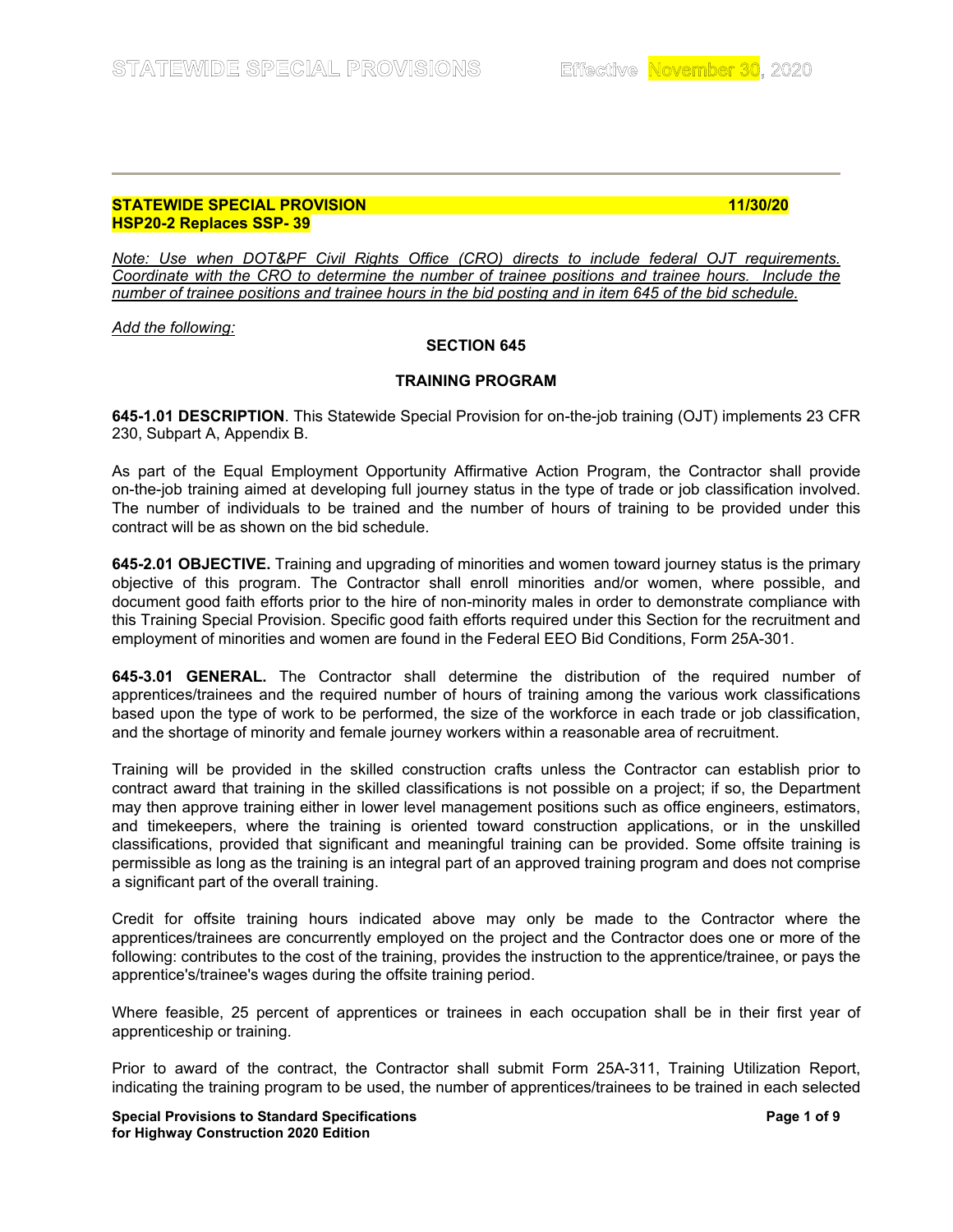classification, the number of hours of training to be provided, and the anticipated starting time for training in each of the classifications.

Training must begin within 2 weeks of the anticipated start date(s); unless otherwise authorized by a Directive. Such authorization will be made only after submission of documentation by the Contractor, and approval by the Engineer, of efforts made in good faith which substantiate the necessity for a change.

Contractors may use a training program approved by the U.S. Department of Labor, Office of Apprenticeship (USDOL/OA); or one developed by the Contractor using Form 25A-310 and approved prior to contract award by the OJT Coordinator in the DOT&PF Civil Rights Office.

The minimum length and type of training for each classification will be established in the training program selected by the Contractor. Training program approval by the Department for use under this section is on a project by project basis.

It is expected that each apprentice/trainee will begin training on the project as soon as feasible after start of work utilizing the skill involved and remain on the project as long as training opportunities exist or until training has been completed. It is not required that apprentices/trainees be continuously employed for the duration of the contract.

If, in the judgment of the Contractor, an apprentice/trainee becomes proficient enough to qualify as a journey worker before the end of the prescribed training period and the Contractor employs that individual as a journey worker in that classification for as long as work in that area remains, the individual's training program will be considered completed and the balance of training hours required for that apprentice/trainee shall be waived.

The Contractor shall furnish each ADOT&PF training program trainee a copy of the program (Form 25A-310) to be followed during training on the project, and with a written certification showing the type and length of training completed on the project. Existing USDOL/OA apprentices should already have a copy of their program. No employee shall be employed for credit as an apprentice/trainee in a classification in which that employee has previously worked at journey status or has previously completed a training course leading to journey status.

The Contractor shall periodically review the training and promotion potential of minority and women employees and shall encourage eligible employees to apply for such training and promotion.

The Contractor shall provide for the maintenance of records and the furnishing of periodic reports documenting the progress of each apprentice/trainee. The Contractor must submit Form 25A-313 by the 15th of each month and provide each ADOT&PF trainee written evaluation reports for each unit of training provided as established on Form 25A-310.

**645-3.02 WAGES.** Trainees in ADOT&PF approved training programs will be paid prevailing Davis-Bacon fringe benefits plus at least 60 (but less than 100) percent of the appropriate minimum journey rate specified in the contract for the first half of the training period, at least 75 (but less than 100) percent for the third quarter of the training period, and at least 90 (but less than 100) percent for the last quarter of the training period. Trainee wages shall be identified on Form 25A-310. Apprentices in USDOL/OA training programs shall be paid in accordance with their approved program. Beginning wages of each trainee/apprentice enrolled in a Section 645 Training Program on the project shall be identified on Form 25A-312.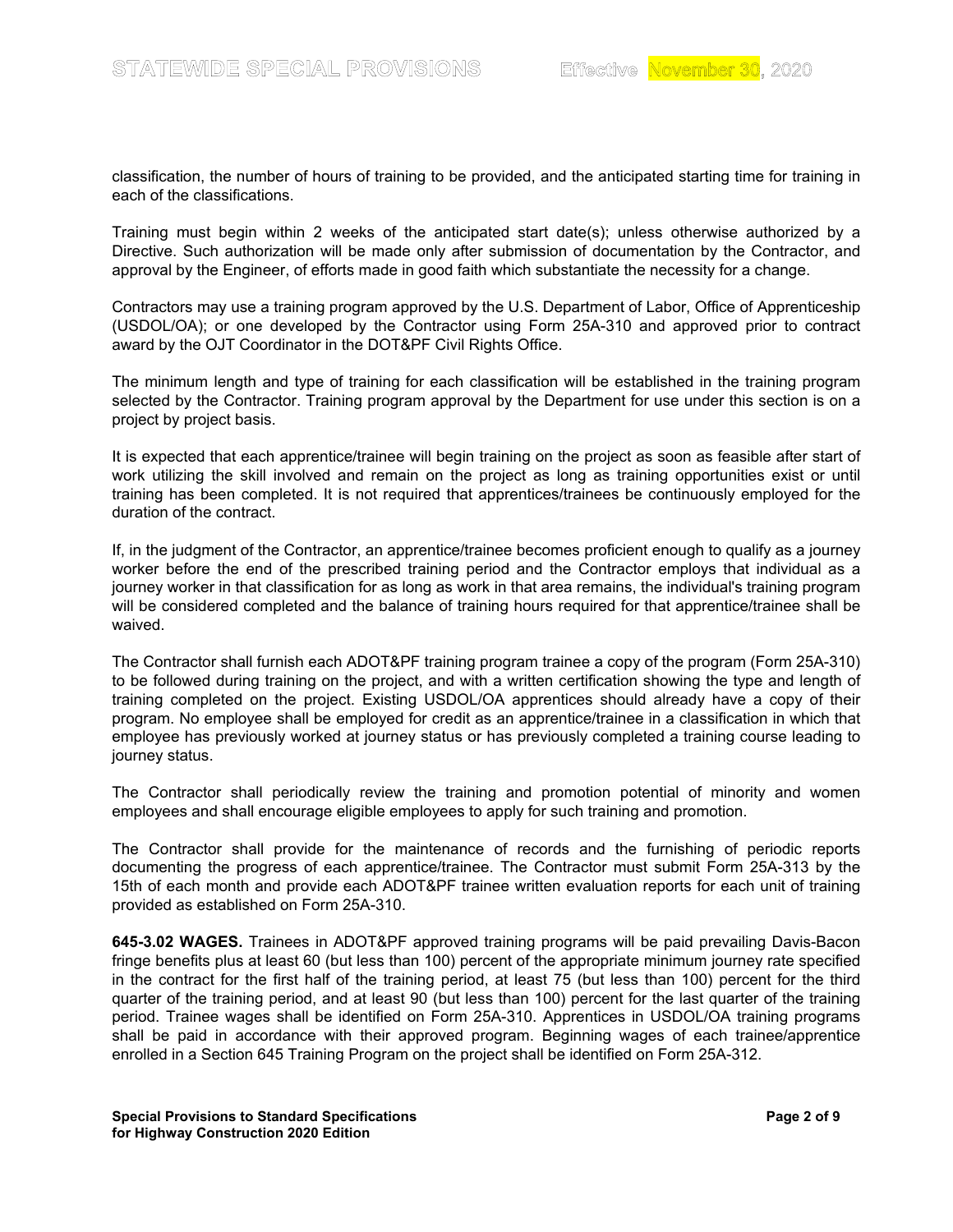**645-3.03 SUBCONTRACTS.** In the event the Contractor subcontracts a portion of the work, he shall determine how many, if any, of the apprentices/trainees are to be trained by the subcontractor. Any such subcontracts shall include this Section 645, Form 25A-311 and Form 25A-310, where appropriate. However, the responsibility for meeting these training requirements remains with the Contractor; compliance or noncompliance with these provisions rests with the Contractor and sanctions and/or damages, if any, shall be applied to the Contractor in accordance with subsection 645-5.01, Basis of Payment.

**645-4.01 METHOD OF MEASUREMENT.** The Contractor will be credited for each approved apprentice/trainee employed on the project and reimbursed on the basis of hours worked, as listed in the certified payrolls. There shall be no credit for training provided under this section prior to the Contractor's submittal and approval by the Engineer of Form 25A-312 for each apprentice/trainee trained under this Section. Upon completion of each individual training program, no further measurement for payment shall be made.

**645-5.01 BASIS OF PAYMENT.** Payment will be made at the contract unit price for each hour of training credited. Where a trainee or apprentice, at the discretion of the Contractor, graduates early and is employed as a journey worker in accordance with the provisions of Subsection 645-3.01, the Contractor will receive payment only for those hours of training actually provided.

This payment will be made regardless of any other training program funds the Contractor may receive, unless such other funding sources specifically prohibit the Contractor from receiving other reimbursement.

Payment for training in excess of the number of hours specified on the approved Form 25A-311 may be made only when approved by the Engineer through Change Order.

Non-compliance with these specifications shall result in the withholding of progress payments until good faith efforts documentation has been submitted and acceptable remedial action has been taken.

Payment will be at the end of the project following the completion of all training programs approved for the project. No payment or partial payment will be made to the Contractor if he fails to do any of the following and where such failure indicates a lack of good faith in meeting these requirements:

- 1. provide the required hours of training (as shown in the Bid Schedule and approved Form 25A-311),
- 2. train the required number of trainees/apprentices in each training program (as shown in the Bid Schedule and approved Form 25A-311), or
- 3. hire the apprentice/trainee as a journey worker in that classification upon completion of the training program for as long as work in that area remains.

Failure to provide the required training damages the effectiveness and integrity of this affirmative action program and thwarts the Department's federal mandate to bring women and minorities into the construction industry. Although precise damages to the program are impractical to calculate, they are at a minimum, equivalent to the loss to the individuals who were the intended beneficiaries of the program. Therefore, where the Contractor has failed, by the end of the project, to provide the required number of hours of training and has failed to submit acceptable good faith efforts documentation which establishes why he was unable to do so, the Contractor will be assessed an amount equal to the following damages to be deducted from the final progress payment: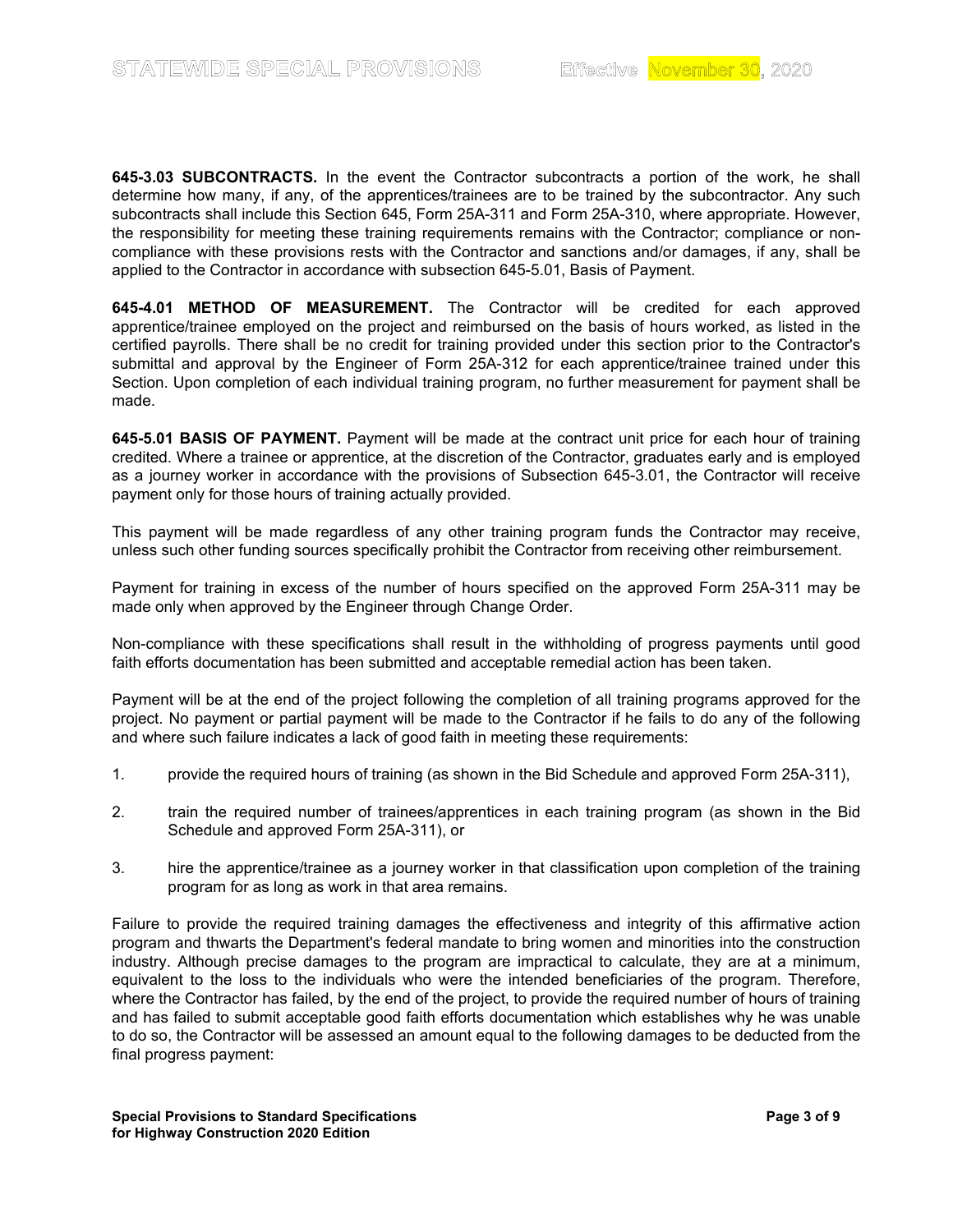Number of hours of training not provided, times the journey worker hourly scale plus benefits. The journey worker scale is that for the classification identified in the approved programs.

Payment will be made under:

| <b>PAY ITEM</b>    |                                        |      |  |  |
|--------------------|----------------------------------------|------|--|--|
| <b>Item Number</b> | <b>Item Description</b>                | Unit |  |  |
| 645.0001           | Trainees/Apprentices<br><b>raining</b> |      |  |  |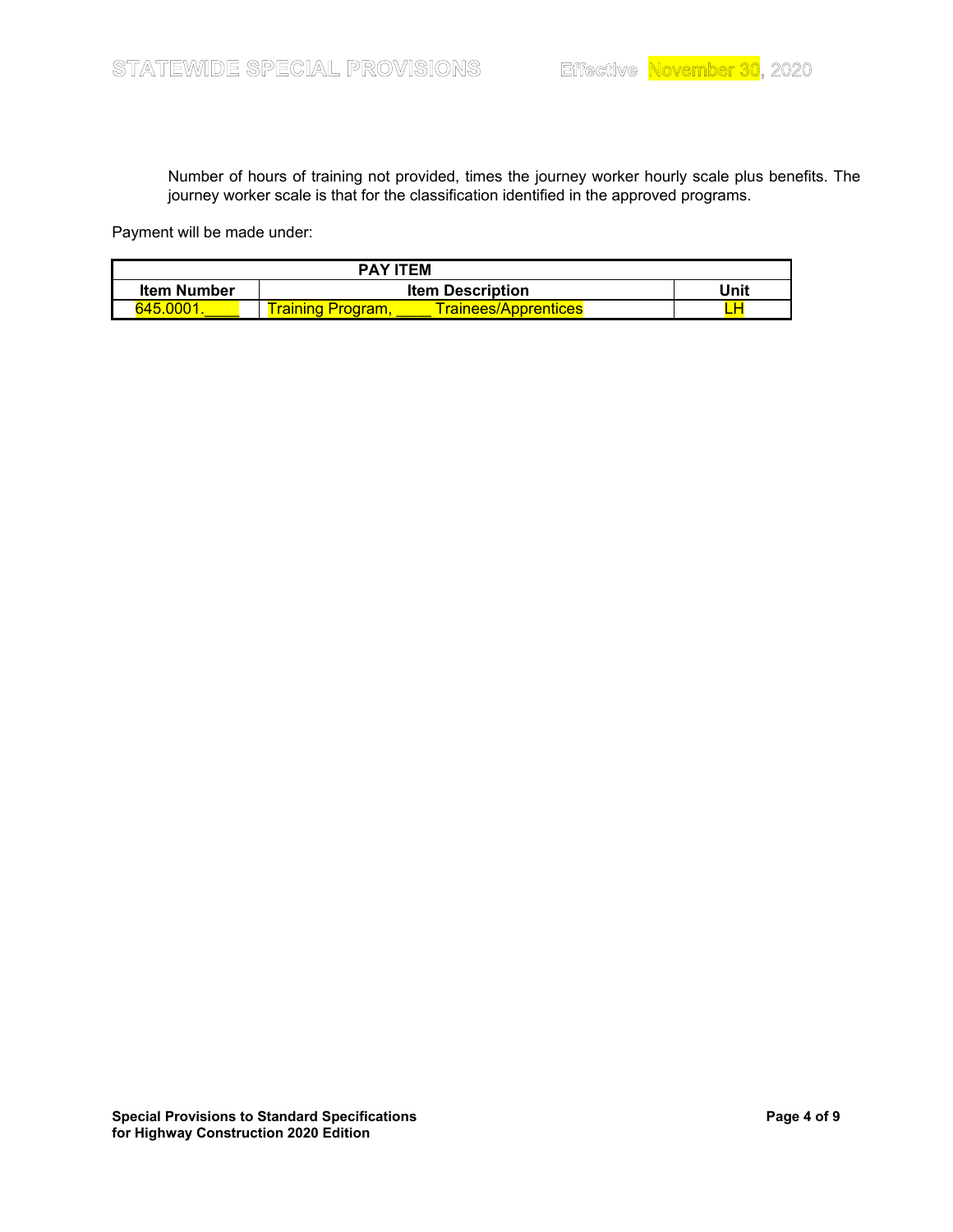## **STATEWIDE SPECIAL PROVISION 11/30/20 HSP20-3 Replaces SSP-10**

*Note: Use when there are interim completion dates. Insert project specific information in shaded areas.* 

*Determine daily charge amounts based on the estimated costs the department and/or road users may incur if the identified work is not completed on schedule. Department costs may include expenses for added M&O, additional construction administration, and other justifiable expenses. Road user costs may be estimated using FHWA's December 2011 publication, Work Zone Road User Costs (FHWA-HOP-12- 005), or by other rational methods.*

*Add new Section 652:*

# **SECTION 652 INTERIM COMPLETION DATES**

**652-1.01 DESCRIPTION.** Ensure work is completed on or before interim completion dates identified in the Contract.

**652-3.01 INTERIM COMPLETION.** Compete all work described below on or before the interim completion date included in Table 652-1.

INTERIM WORK ELEMENT # - Description of the work elements to be completed (include specific bid items, plan sheets, or other information that clearly identifies this work as separate from the remainder of the contract work.)

INTERIM WORK ELEMENT # - Description of the work elements to be completed (include specific bid items, plan sheets, or other information that clearly identifies this work as separate from the remainder of the contract work.)

For each calendar day past the date identified in Table 652-1 that the work described above is not complete, the Engineer will deduct the corresponding full daily charge from progress payments.

If no money is due the Contractor, the Department may recover these sums from the Contractor, the Surety, or from both. The daily charges are not penalties but are predetermined liquidated damages to recover anticipated user costs, Department costs, or both.

## **TABLE 652-1 Interim Completion Dates and Liquidated Damages**

| <b>Interim Work Element</b> | Interim<br><b>Completion Date</b> | <b>Daily Charge</b> |
|-----------------------------|-----------------------------------|---------------------|
|                             |                                   |                     |
|                             |                                   |                     |
|                             |                                   |                     |
|                             |                                   |                     |
|                             |                                   |                     |

**652-4.01 METHOD OF MEASUREMENT.** By each calendar day after the Interim Completion Date, for each Interim Work Element.

**652-5.01 BASIS OF PAYMENT.** The total value of this contract will be adjusted at the rates shown in Table 652-1, for each Interim Work Element.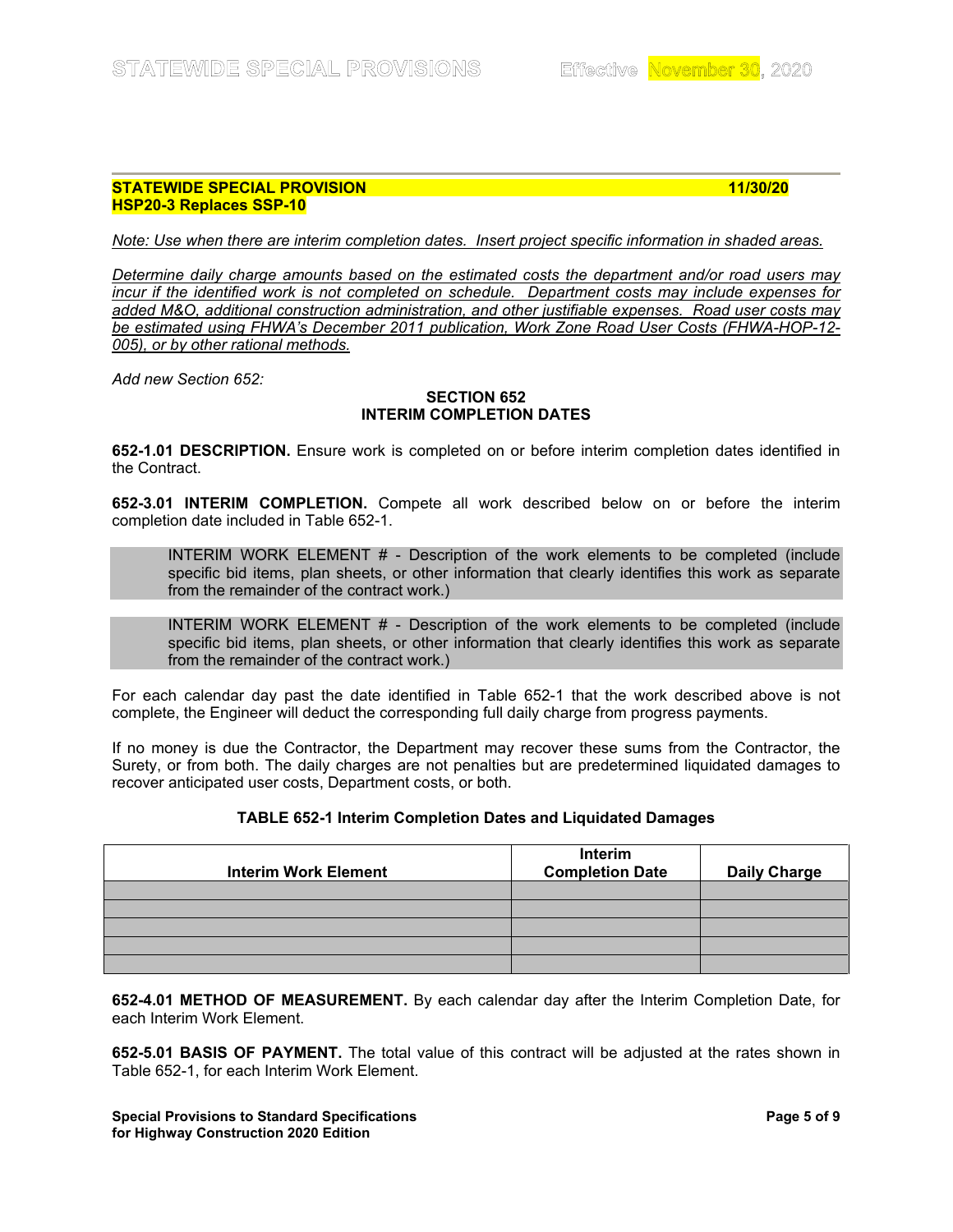| <b>PAY ITEM</b>    |                               |                        |  |  |
|--------------------|-------------------------------|------------------------|--|--|
| <b>Item Number</b> | <b>Item Description</b>       | Unit                   |  |  |
| 652.0001.          | Interim Work Price Adiustment | $\mathop{\mathsf{cs}}$ |  |  |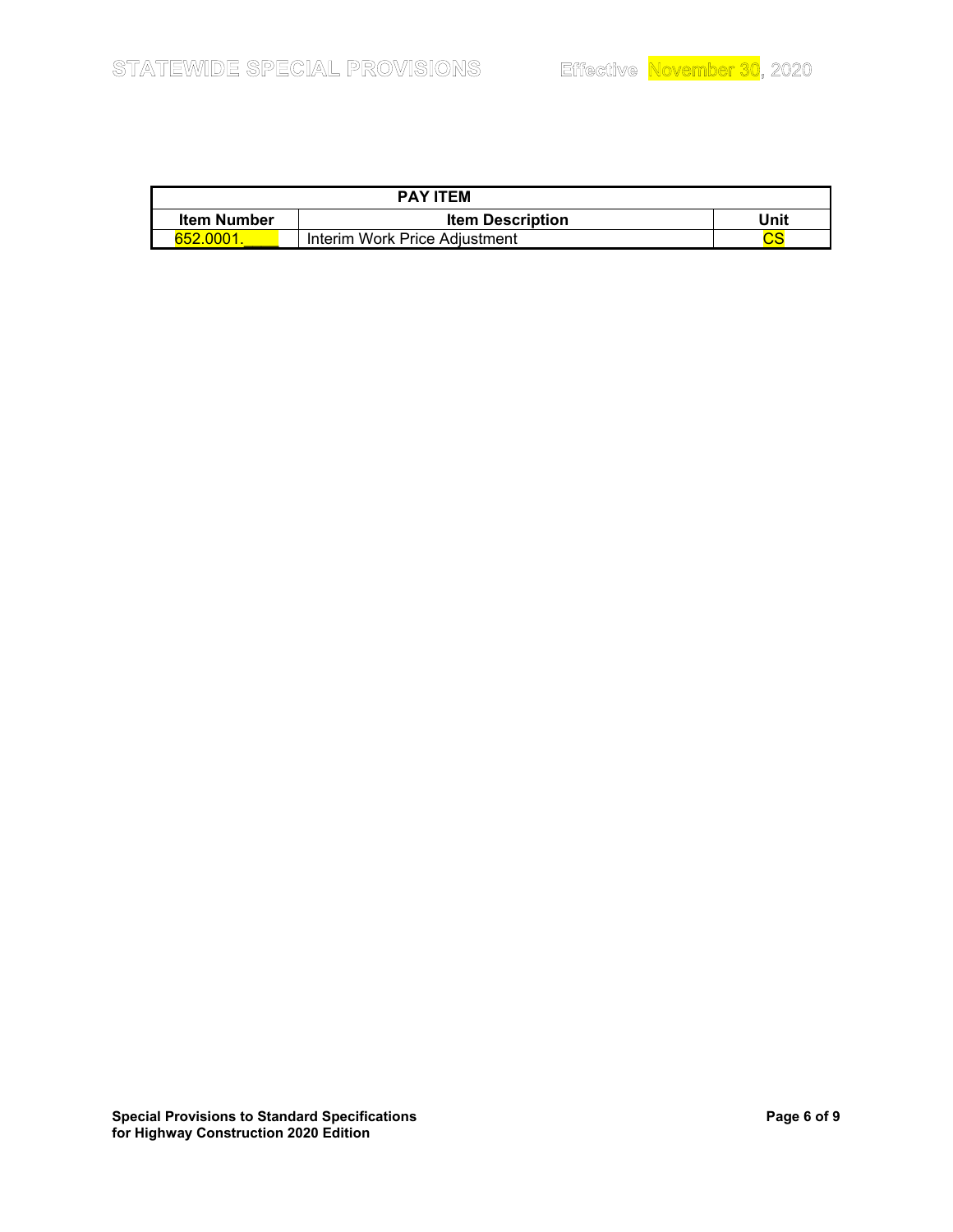## **STATEWIDE SPECIAL PROVISION 11/30/20 HSP20-4 Replaces HSP20-1**

*Use when a Fuel Tank is included in the project.*

*Add new Section 681:*

# **SECTION 681 FUEL TANK**

**681-1.01 DESCRIPTION.** This item consists of furnishing and installing a protected aboveground motor vehicle fuel or heating oil tank complete with fuel and accessories as specified. Prepare for Department use, an Environmental Protection Agency (EPA) approved Spill Prevention, Control and Countermeasure Plan (SPCC plan).

# **MATERIALS**

**681-2.01 TANK.** Provide skid-mounted, doublewall, aboveground steel tank. The tank shall be of the type and capacity shown in the bid schedule. Equip tank with accessories as shown on the Plans and as follows:

- 1. Overfill Alarm. Provide a mechanical, audible overfill alarm, Ventalarm Signal as manufactured by Scully Signal Company, 70 Industrial Way, Wilmington, MA 01887 or approved equal.
- 2. Automatic Shut-Off Device. Provide a positive closing, mechanical, automatic shut-off device. Clay & Bailey model F-30 as manufactured by Clay and Bailey Manufacturing Co., 6401 East 40th Street, Kansas City, MO 64129 or approved equal.
- 3. Tank-Mounted Mechanical Fuel Gauge. Provide mechanical gauge with 12-hour clock face in feet and inches readout, activated by a stainless steel float connected to a stainless steel cable. Morrison Model 818 as manufactured by Morrison Bros. Co., P.O. Box 238, Dubuque, Iowa 52004 or approved equal.
- 4. Openings. Provide the following threaded openings and accessories on tank top:
	- a. One 2-inch Interstitial Monitoring with plug
	- b. One 2-inch Normal Vent with screen
	- c. One 2-inch Product fill opening with locking cap
	- d. One 2-inch Product pump opening with plug
	- e. One 2 to 4-inch Liquid level gauge
	- f. One 4 to 8-inch Emergency vent with plug, primary tank
	- g. One 4 to 8-inch Emergency vent with plug, secondary tank
	- h. No Drain Opening at bottom
- 5. Exterior Coating. Abrasive blast the exterior surface of the outer tank according to SSPC-SP 6. Coat the exterior surface with 8 mils total thickness of epoxy paint base and urethane paint finish.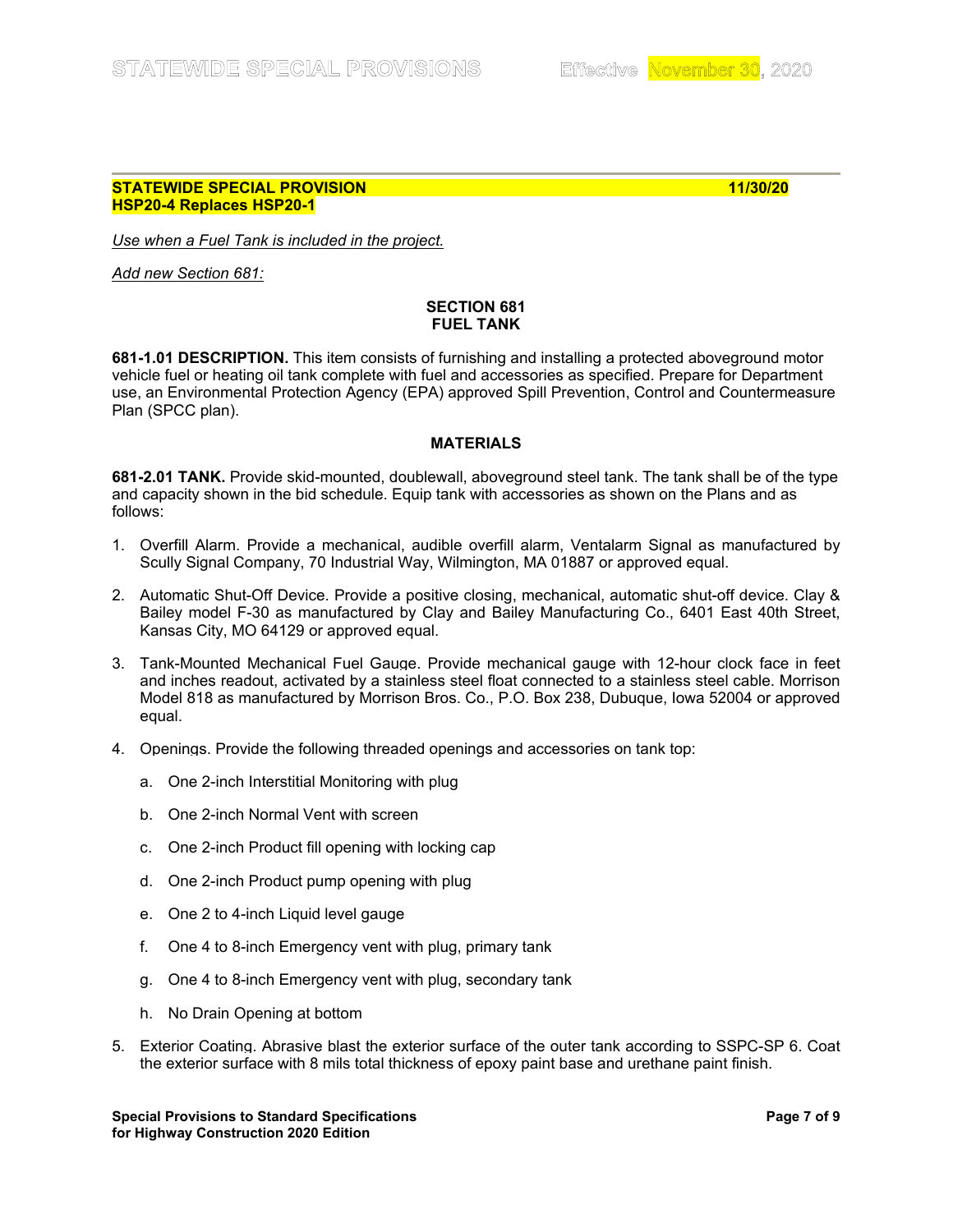- 6. UL Labeling. Heating oil tanks shall be manufactured and labeled according to UL 142. Motor vehicle fuel tanks shall be manufactured and labeled according to UL 142 and UL 2085.
- 7. Insulation. For motor vehicle fuel tanks install 3-inch thickness of insulation according to ASTM C332 and ASTM C495.

When a motor vehicle fuel-dispensing tank is specified, it shall meet or exceed the requirements of UL 2085, Underwriters Laboratories Standard for Safety for Protected Aboveground Tanks for Flammable and Combustible Liquids. Equip with a threaded opening for the specified fuel pump.

Tanks larger than 2,500 gallons require additional openings and accessories for UL rating.

**681-2.02 MANUAL DISPENSING SYSTEM.** Provide a double-action pump, equipped with detachable, self-venting bung adapter, set screws and strainer screen. Provide a dispensing system that is not gravity fed. The pump shall have 16 feet of ¾-inch diameter arctic service fuel hose with shut-off nozzle and deliver a minimum of 20 gallons/100 strokes. The pump supplied shall be a Gasboy, Model 1720, or approved equal.

**681-2.03 ELECTRIC DISPENSING SYSTEM.** Provide an electric suction or submerged turbine pump with a delivery rate up to 18 gpm, 3-wheel, meter-register with reset and non-resettable 6 digit master totalizer in a cabinet, anti-siphon valve with internal pressure relief, gate valve, canister style fuel filter, flow meter, 20 ft arctic service fuel hose with swivel and breakaway coupling, hose retractor, OPW 11-A automatic nozzle with lockable nozzle holder, explosion proof pump activation switch, emergency pump shutoff switch mounted on the SRE building, warning signs, and BC fire extinguisher per International Fire Code (IFC) chapter 2201 – 2206.

**681-2.04 FUEL.** No. 1 diesel or No. 1 heating oil, depending on tank use.

## **CONSTRUCTION REQUIREMENTS**

**681-3.01 INSTALLATION.** Install according to the International Fire Code (IFC) chapters 22 and 34 for the type of tank specified. Mount and secure the tank on the skid base. Install dispensing system to include all fittings and hose. Install wiring of the pump and emergency shut off according to National Fire Protection Association (NFPA) 30 and the current edition of the National Electrical Code (NEC) for hazardous locations. Place tank at the location shown on the Plans, or as directed. Set automatic shut-off device to 90 percent capacity. Fill to 90 percent capacity with specified fuel.

**681-3.02 SPILL PREVENTION, CONTROL AND COUNTERMEASURE PLAN (SPCC).** Provide for Department use after tank installation, an EPA approved SPCC plan for the motor vehicle fuel or heating oil tank, that is certified by a licensed professional engineer. (See <http://www.epa.gov/oilspill/lawsregs.htm> for SPCC plan requirements).

Comply with 40 CFR 112 and address the following issues in the SPCC Plan:

- 1. Operating procedures that prevent oil spills;
- 2. Control measures installed to prevent a spill from reaching navigable waters; and
- 3. Countermeasures to contain, clean up, and mitigate the effects of an oil spill.

The Contractor shall coordinate with the Department to identify oil spill response resources. The SPCC Plan shall take into account the Department's on-site equipment, oil spill containment material, cleanup material, and personnel; and shall make recommendations for future improvements in these areas.